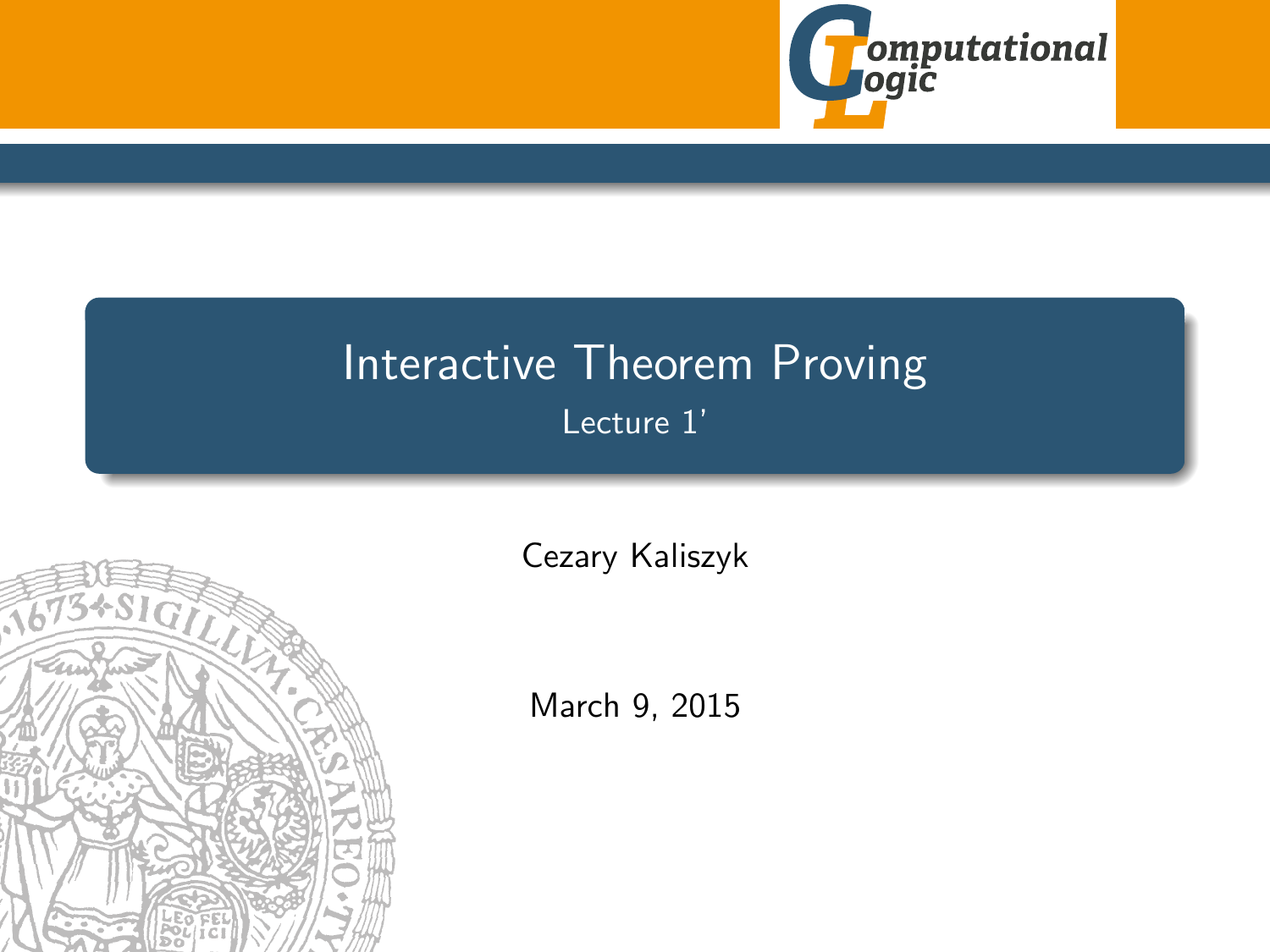### Administration

#### Grading

- Homeworks  $+$  Performance (50%)
- Bigger Proof
- System Implementation
- Presentation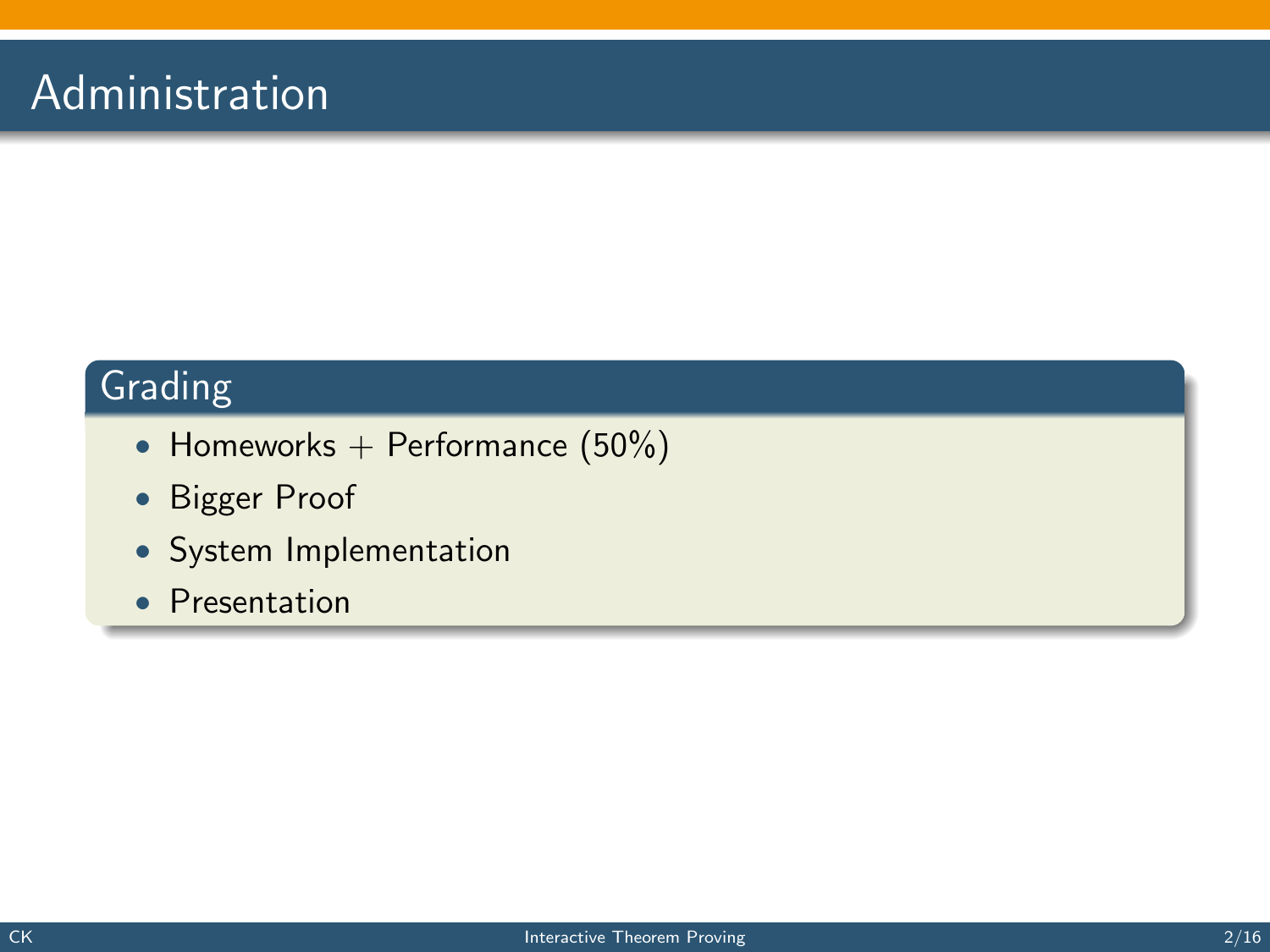#### Proseminar content

- HOL Light introduction
- Kernel, rules, subgoal-package, tactics
- Type introduction, quotients, inductive
- Exercises for  $\lambda$ P,  $\lambda$ 2
- Curry-Howard, BHK
- Logical Frameworks (LF, Pure)
- Proving properties modulo  $\alpha$
- Presentations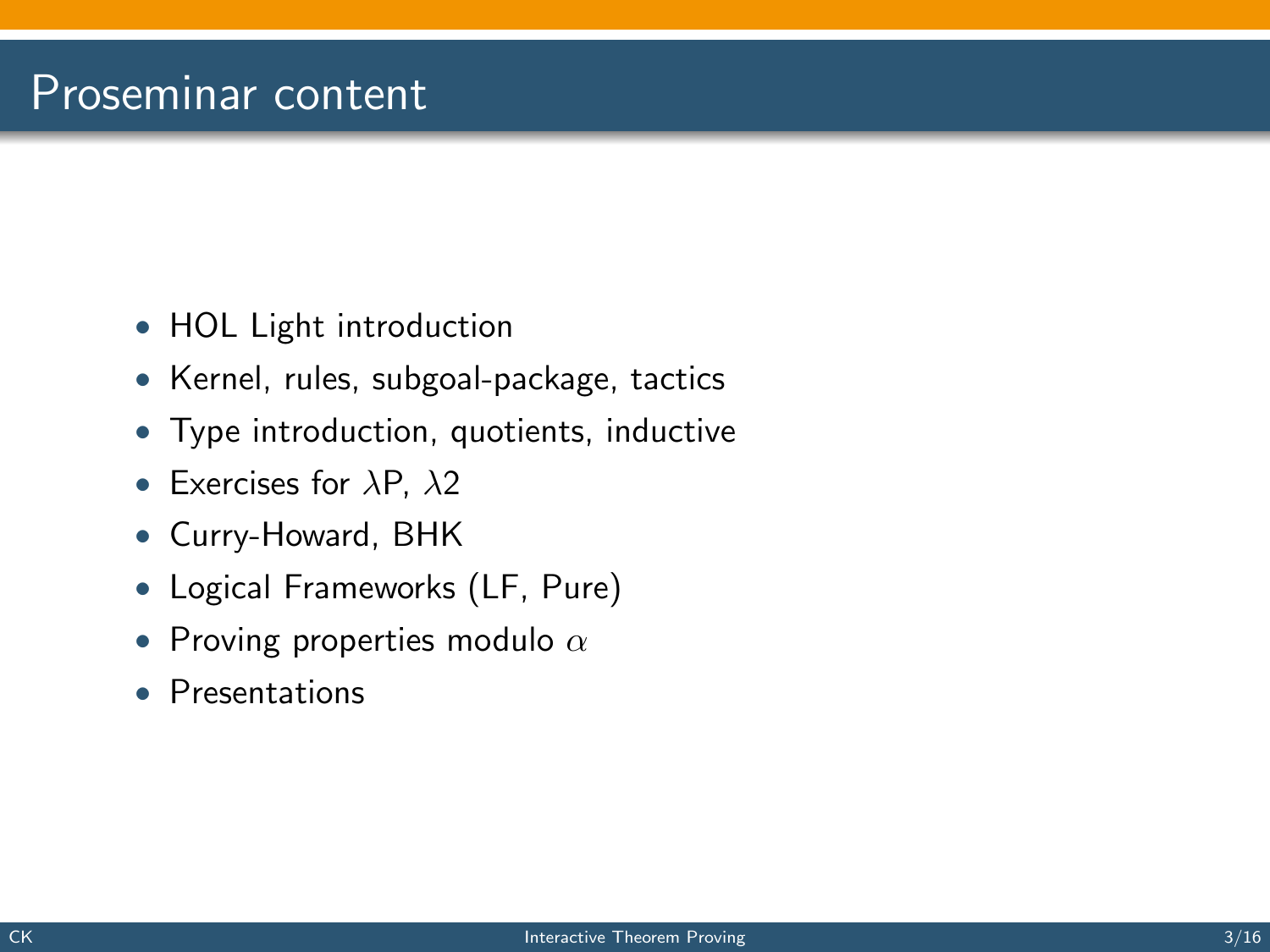# HOL Light

- Member of the HOL family of provers
	- Mike Gordon's original HOL system developed in the 80s
- LCF-style proof checker
	- Simply typed lambda calculus (polymorphic)
	- $\bullet$  + Classical higher-order logic
- Simple foundation
	- Minimal (uncluttered) implementation
- OCaml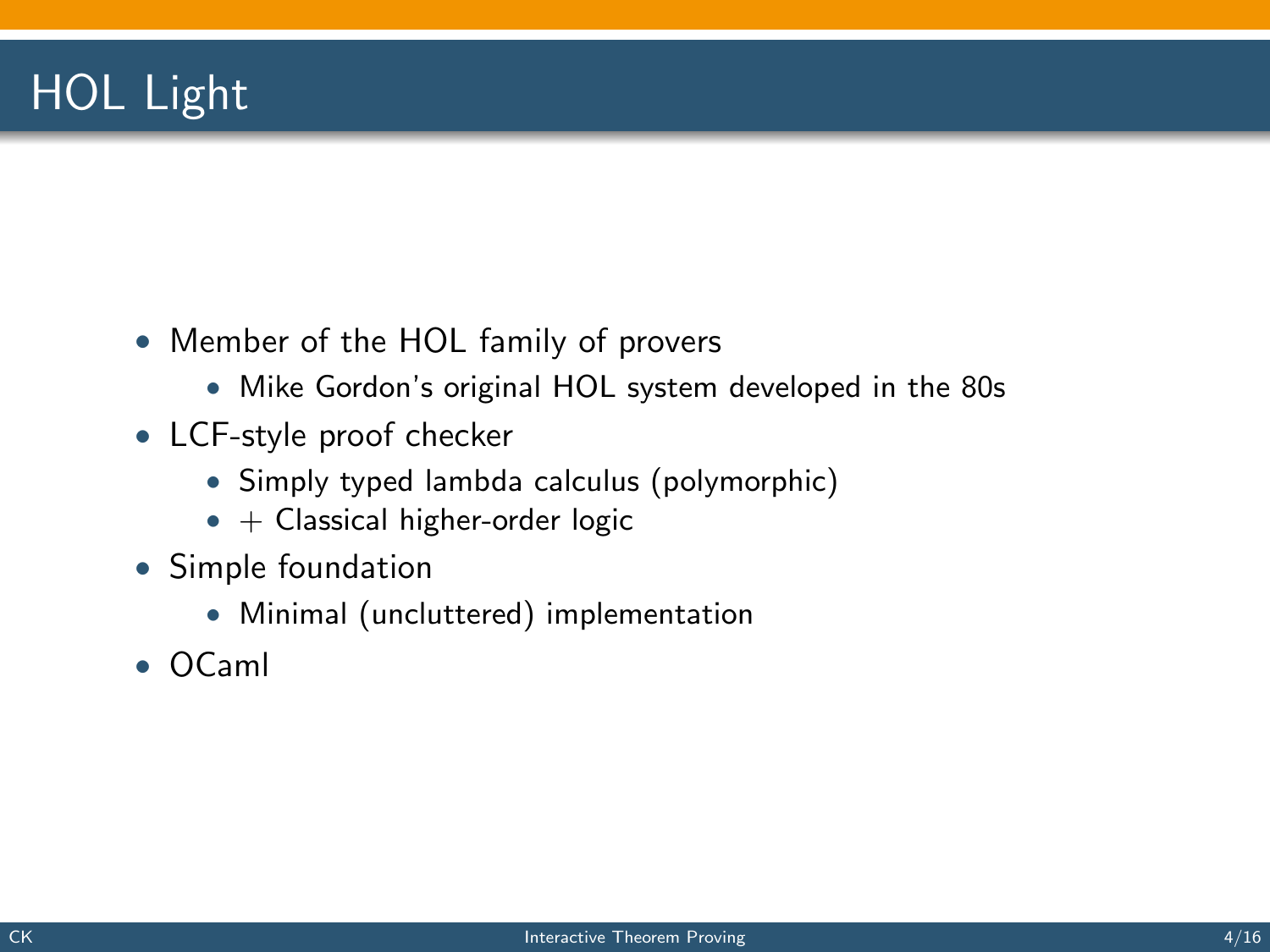## LCF-style theorem proving

- Edinburgh LCF 1979
- Small set of simple inference rules
	- All proofs are reduced to this set
- Implemented as functions in a programming language
	- The power of the underlying programming language makes the approach practical
- HOL Light is one of the more radical LCF provers
	- Very few simple rules
	- Bigger proofs may expand to millions or billions of inferences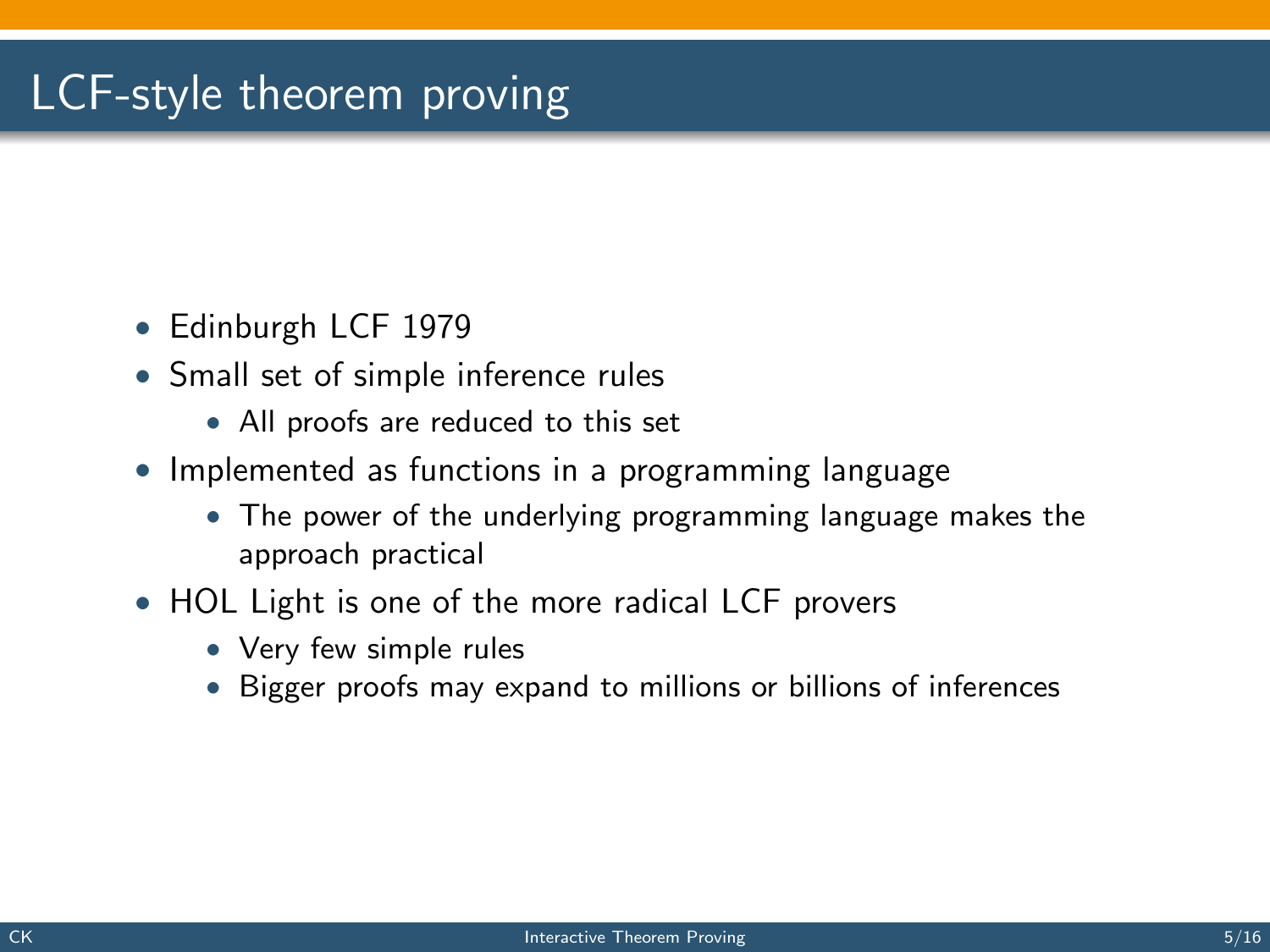

#### The HOL family DAG

(By John Harrison)

2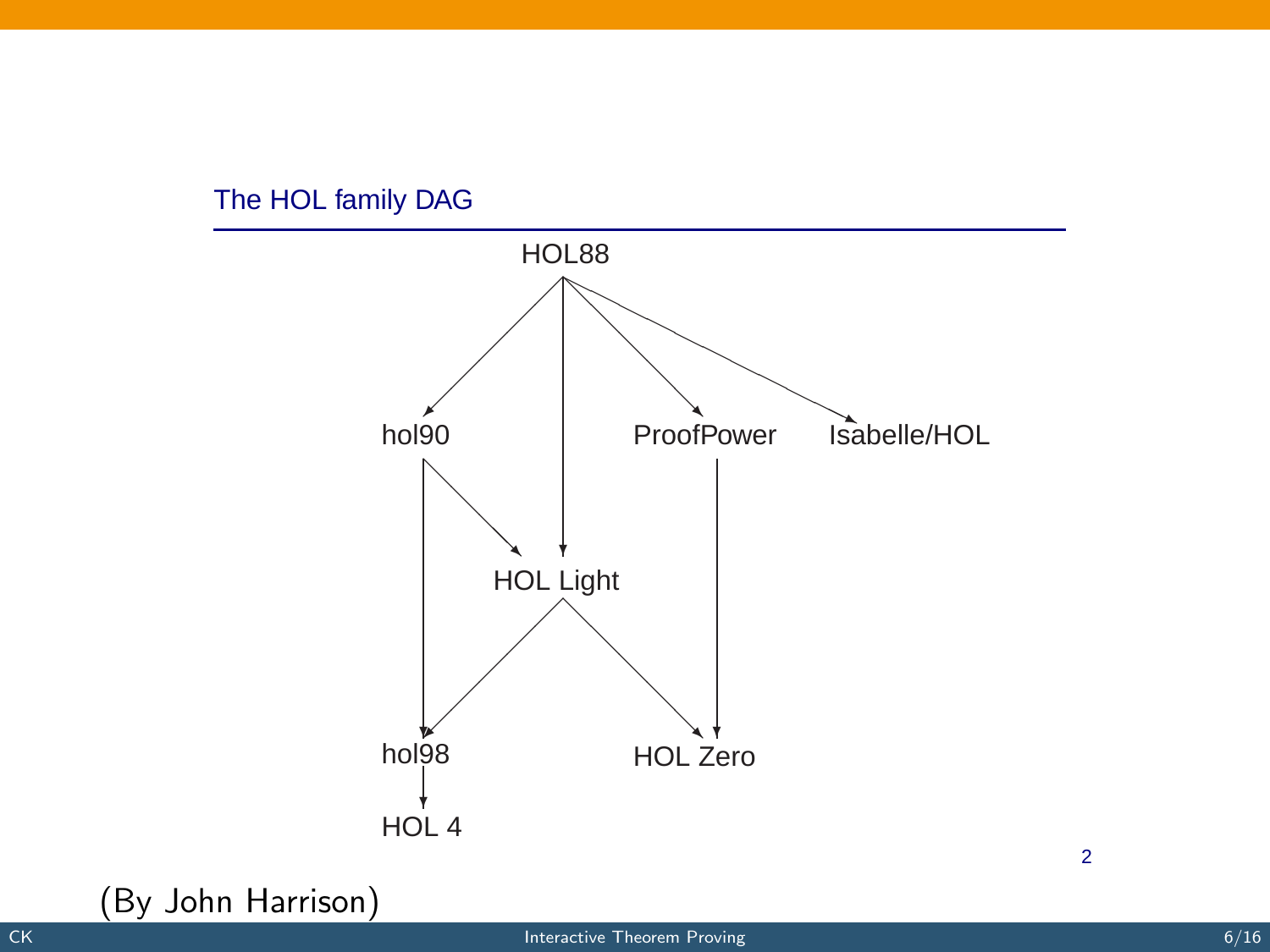# Simplicity of HOL Light

Close to the programming language top-level

- Easy to program
- Easy to extend
- Easy to experiment with new ideas
	- MMode [Harrison'96, Giero'04, Wiedijk'08]
	- Logical Foundations [Voelker'07, Fleuriot'12]
	- Architectures [Wiedijk'09]
	- Machine Learning Premise Selection [K., Urban]

However:

- Interface is primitive (spartan)
- Not user-friendly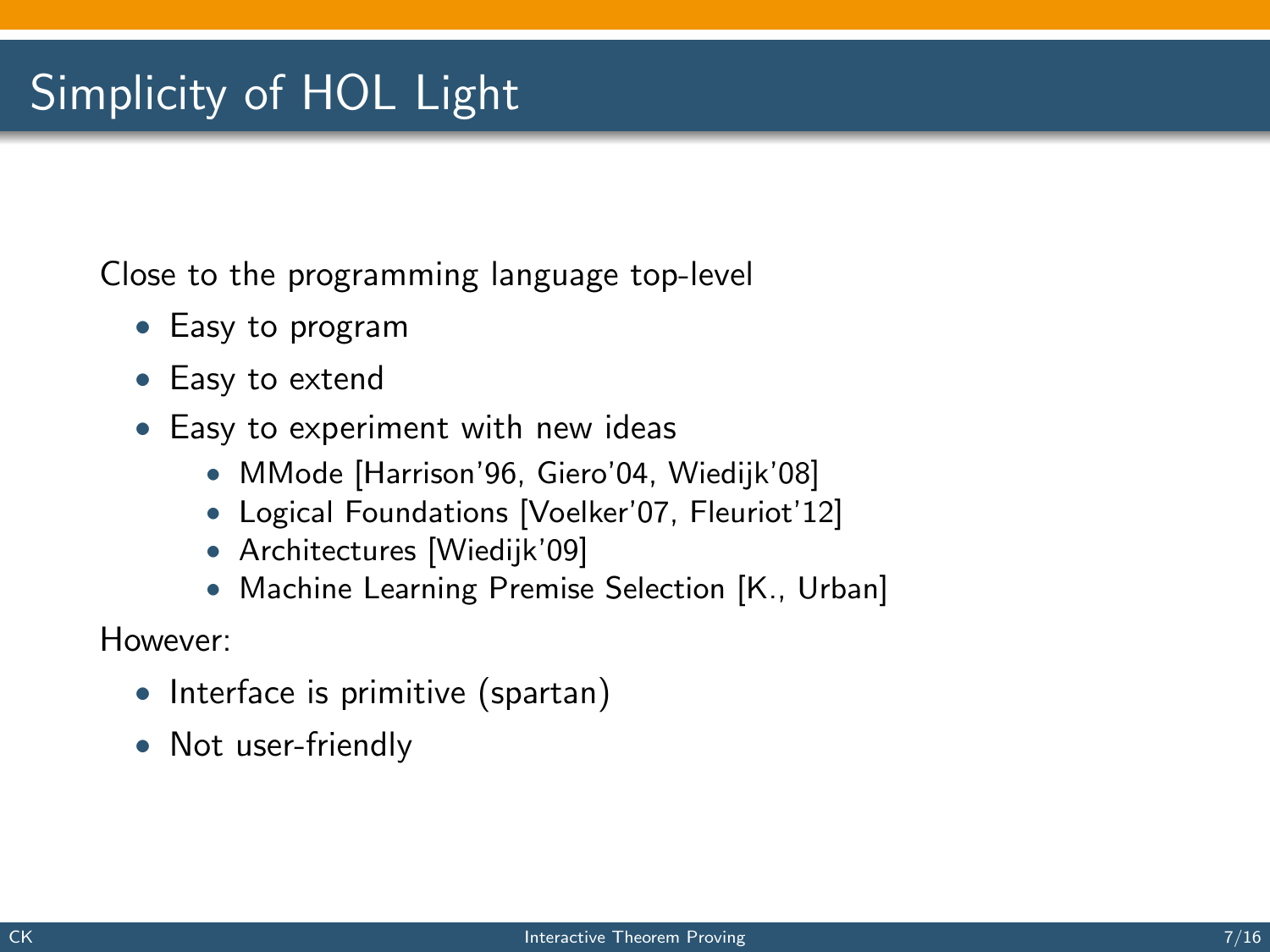# HOL Light's use

- Analysis and Number Theory
	- Multivariate Analysis (for Flyspeck)
- Formal verification of hardware and software
	- Intel's floating point verification
	- HOL in HOL
- Algebra is less convenient
- Formalization of algorithms more limited
	- Only simple function definitions
	- No co-induction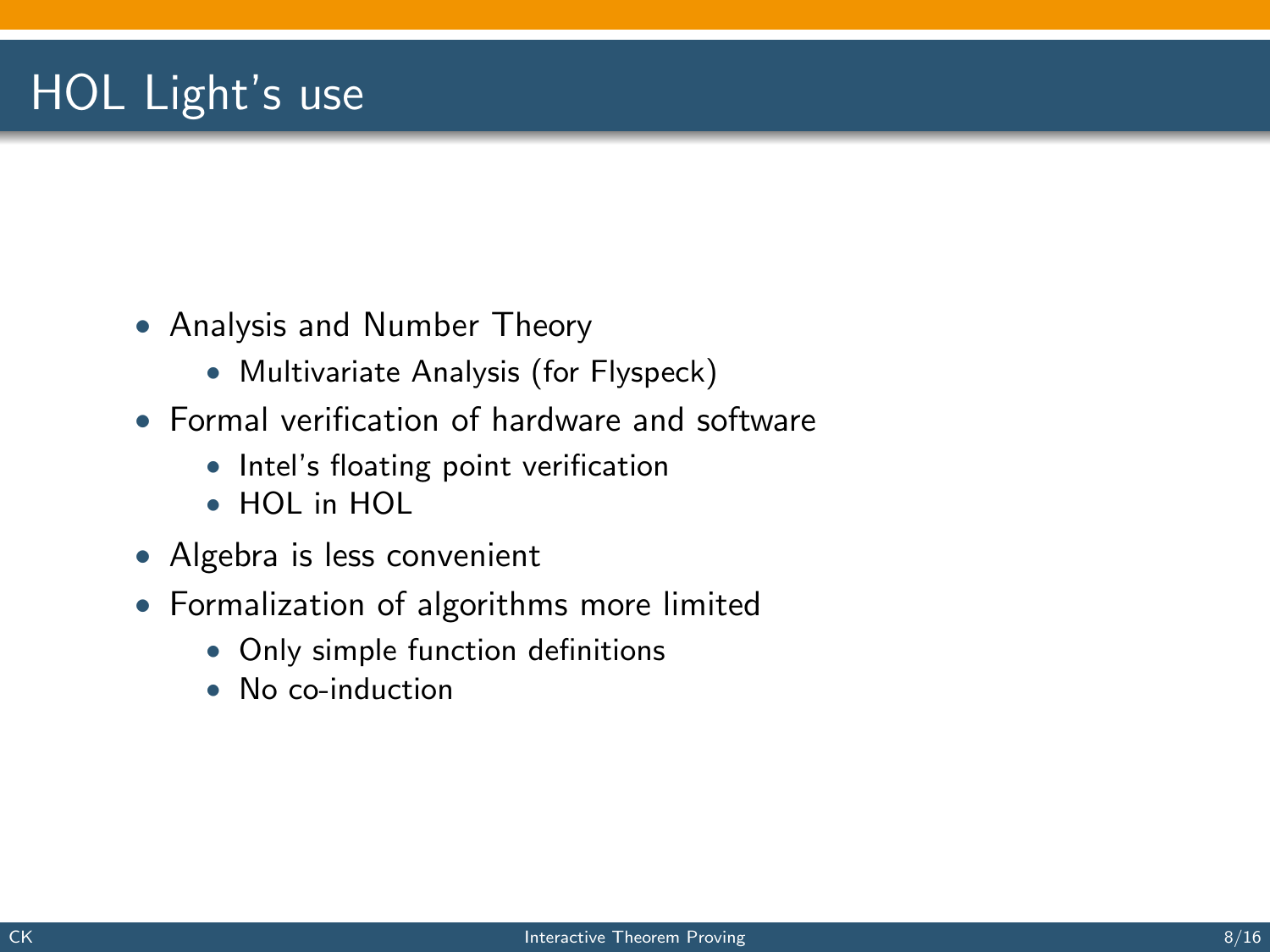#### Interesting Results

- Kepler conjecture
- Jordan curve theorem
- Prime number theorem
- Radon's theorem
- $\bullet$  ...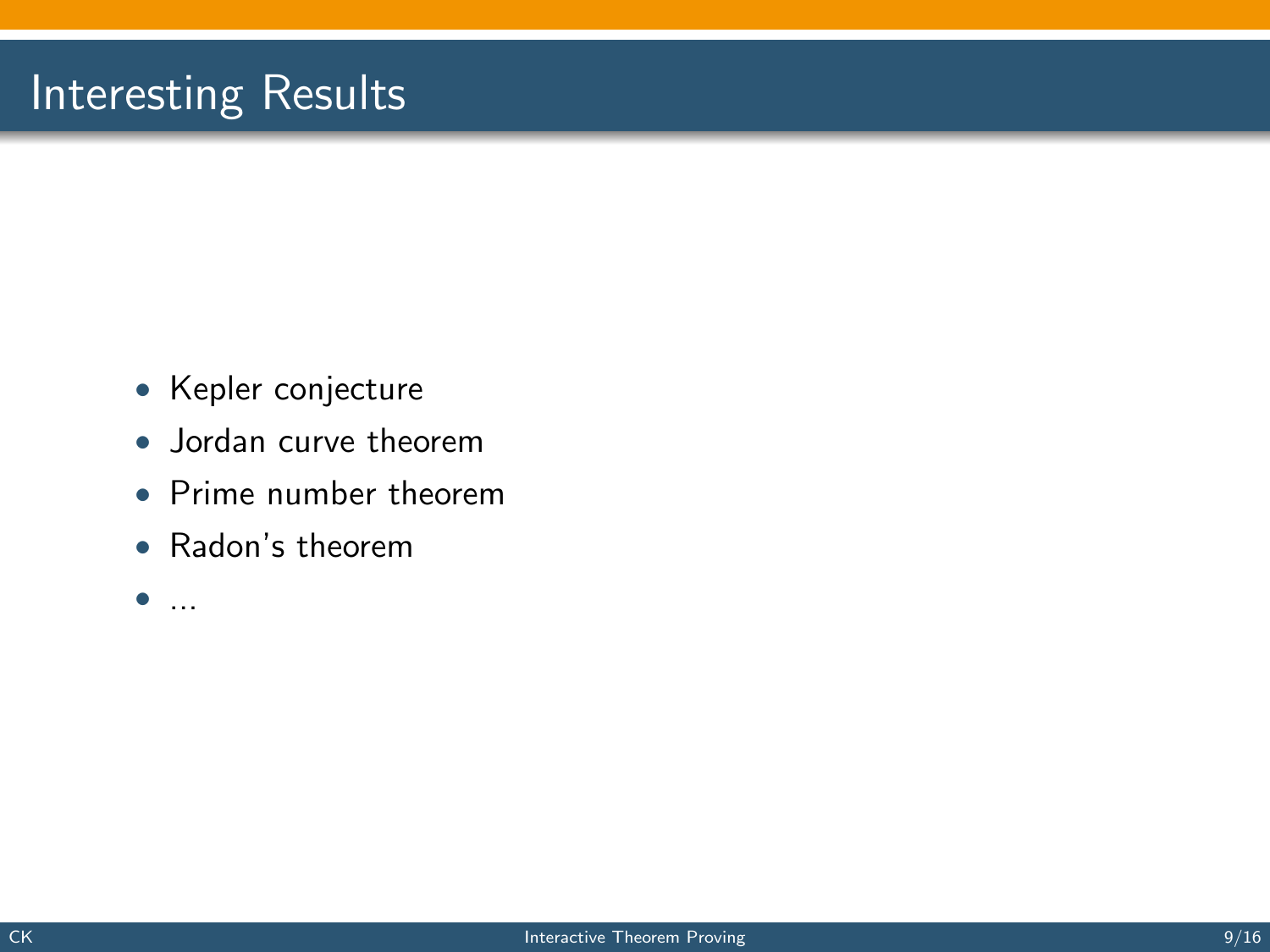## HOL types

- Similar to OCaml types
	- (Simply typed lambda calculus with parametric polymorphism)
- A theorem can talk about  $(\alpha)$ list
	- Inference rules allow instantiating the  $\alpha$  to other types

```
type hol_type =
 Tyvar of string
| Tyapp of string * hol_type list;;
```
Two primitive types:

```
let the_type_constants = ref ['bool", 0; "fun", 2];
```
Then adding of axiomatic types and typedef.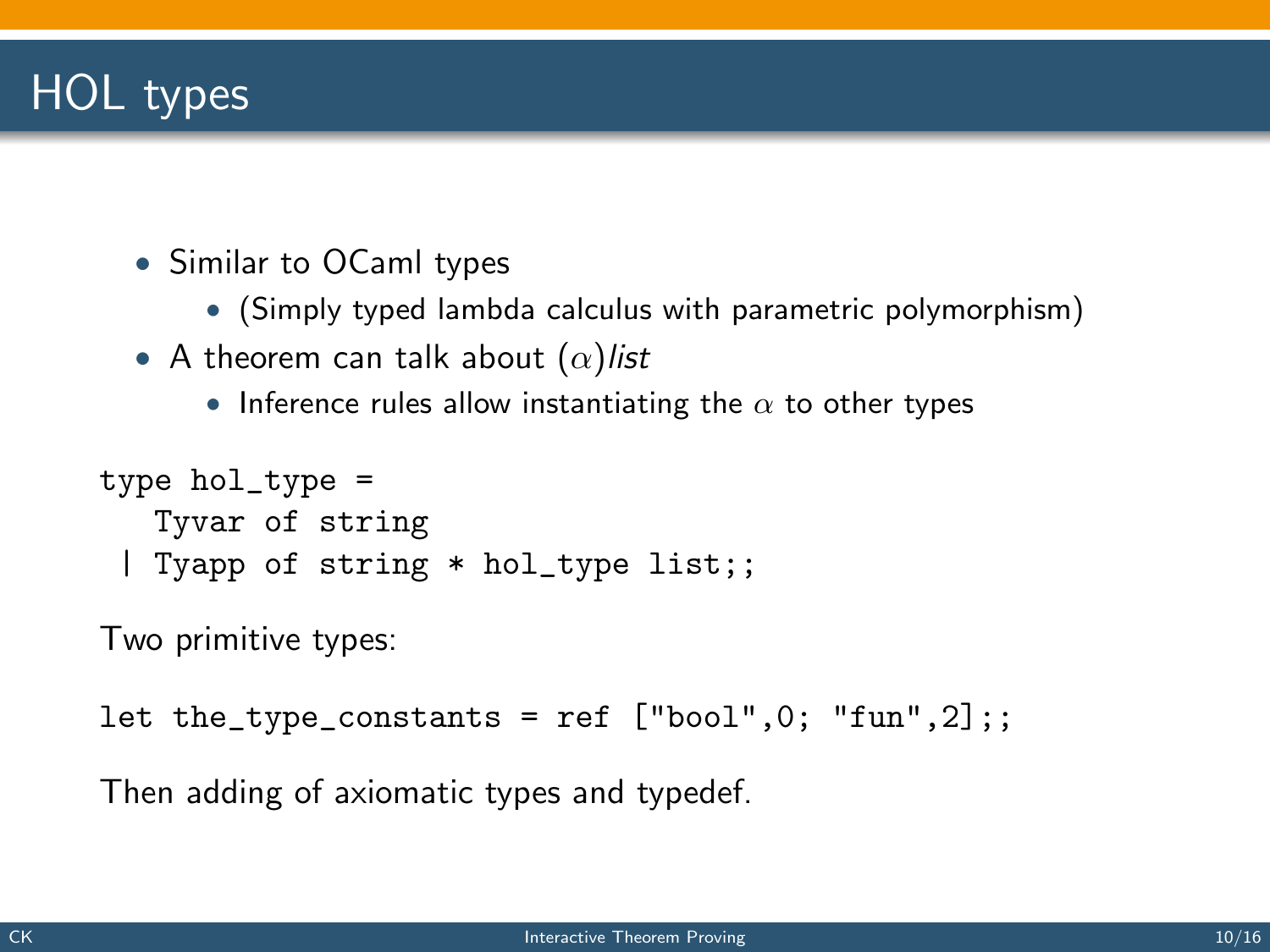Terms of simply typed lambda calculus

```
type term =
 Var of string * hol_type
| Const of string * hol_type
| Comb of term * term
| Abs of term * term;;
```
Type information only at variables and constants. (Exercise).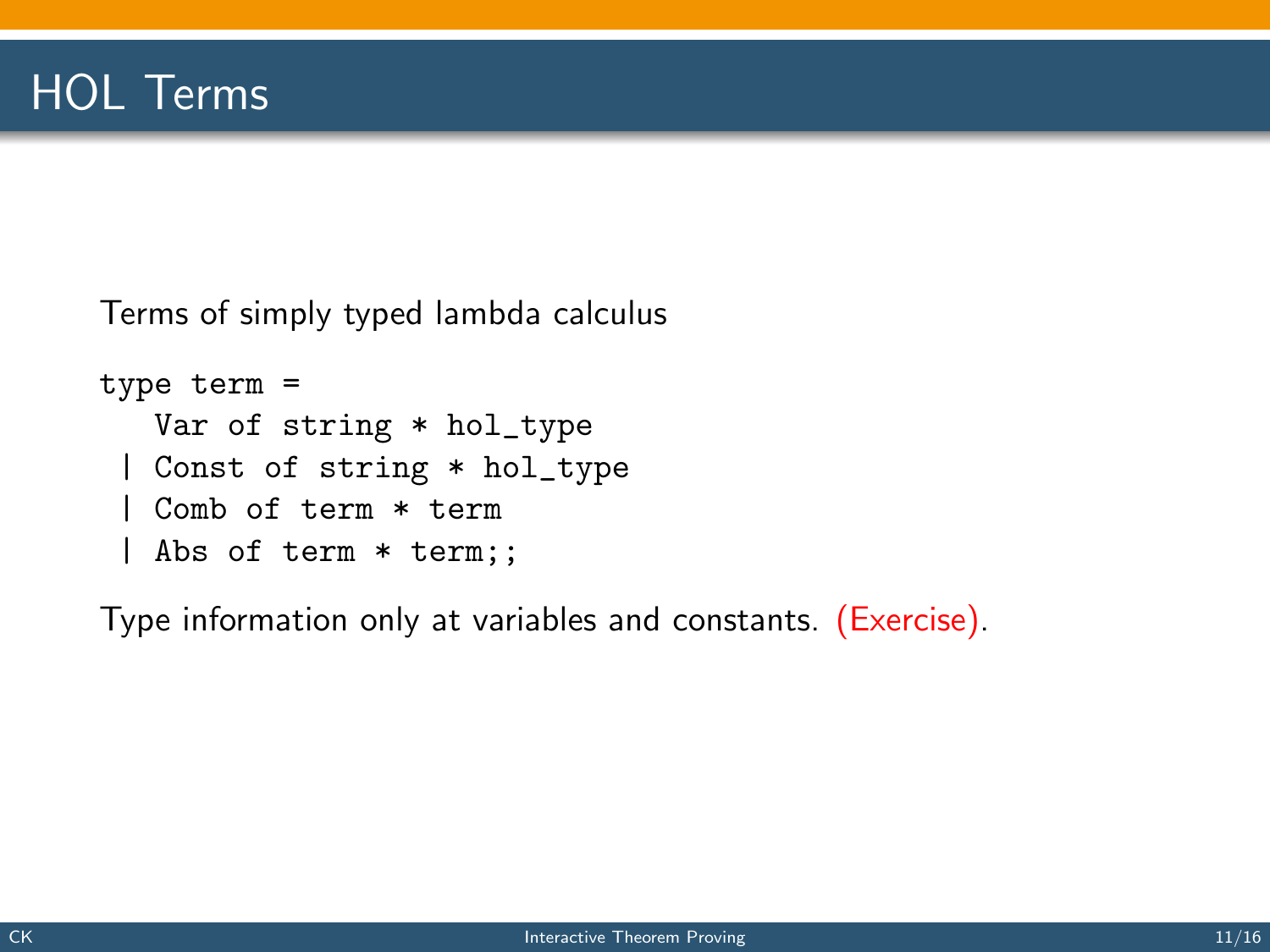Terms of simply typed lambda calculus

```
type term =
 Var of string * hol_type
| Const of string * hol_type
| Comb of term * term
| Abs of term * term;;
```
Type information only at variables and constants. (Exercise).

• Abstract type and term interface allows only well typed terms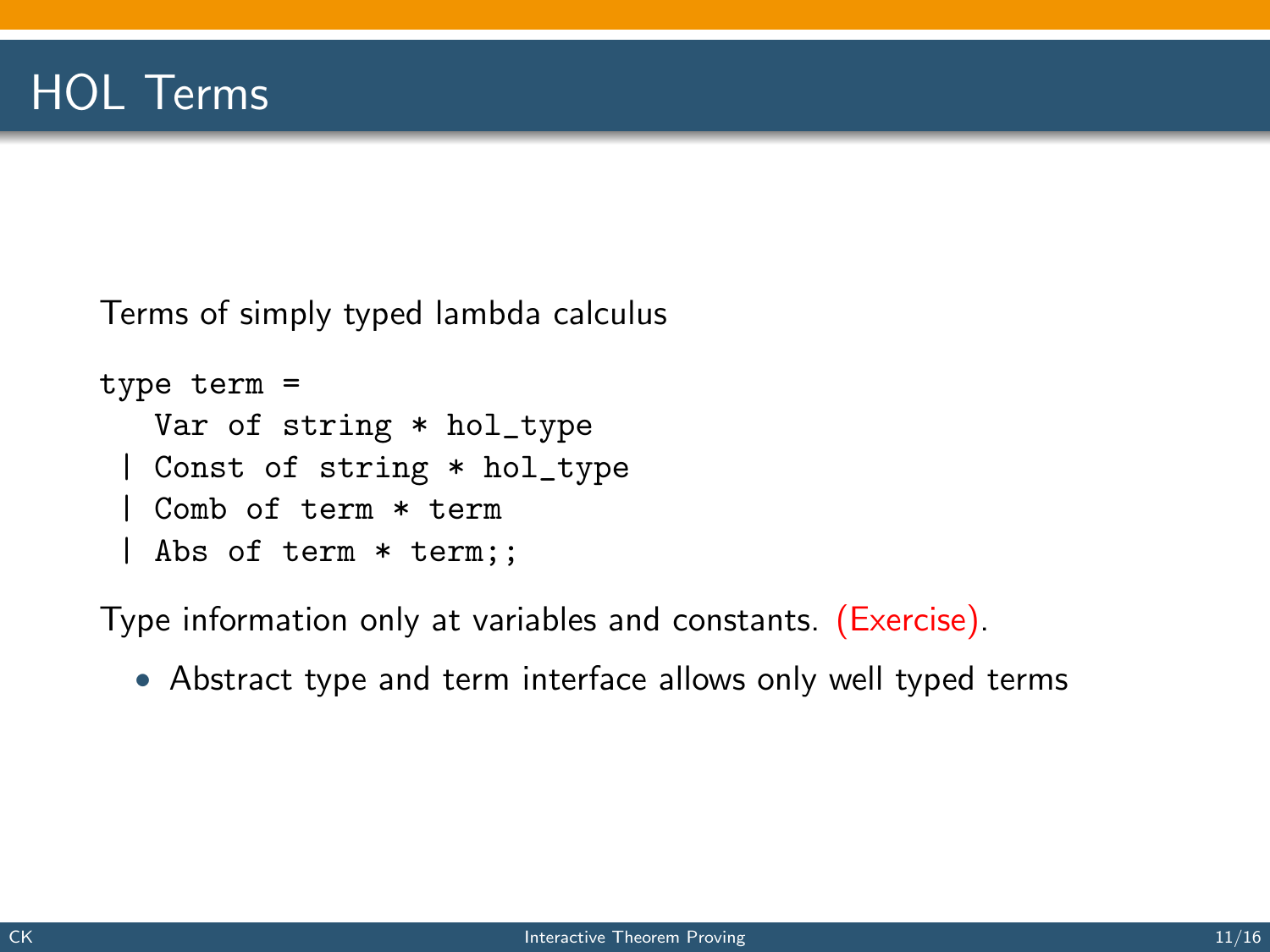```
let the_term_constants =
 ref ['='', mk_fun_t v at v (mk_fun_t v at v bool_t v)].
```
Again the abstract term interface makes sure that a constant is well typed.

- Constants can be introduced with definitions or axiomatically
	- (Axiom of choice)
- The type of theorems

```
type thm = Sequent (term list * term)
```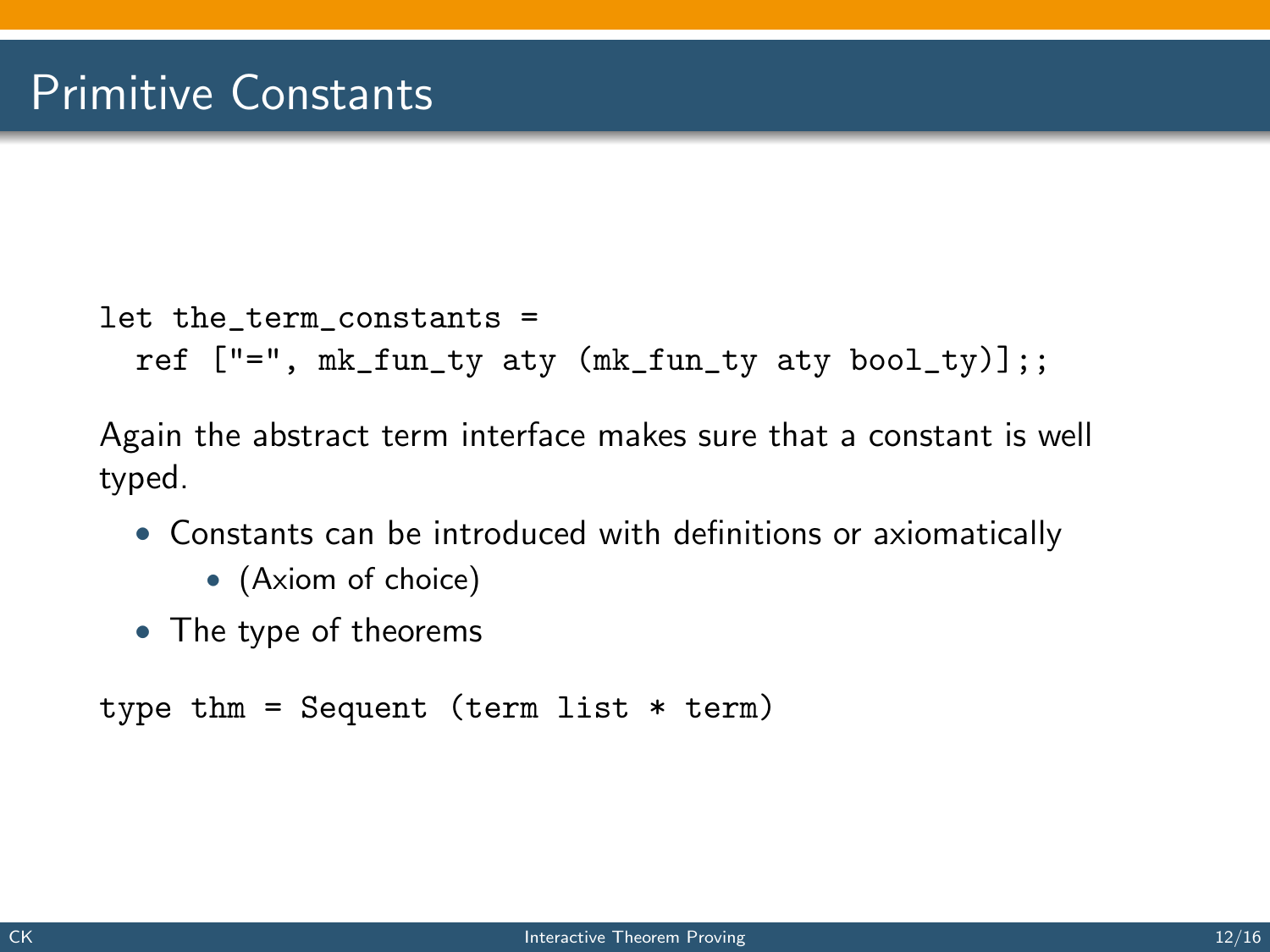# The basic inference rules  $(1/2)$

$$
\frac{\overline{r} + s = t \quad \Delta \vdash t = u}{\Gamma \cup \Delta \vdash s = u} \text{ TRANS}
$$
\n
$$
\frac{\Gamma \vdash s = t \quad \Delta \vdash u = v}{\Gamma \cup \Delta \vdash s(u) = t(v)} \text{ MK-COMB}
$$
\n
$$
\frac{\Gamma \vdash s = t}{\Gamma \vdash (\lambda x. s) = (\lambda x. t)} \text{ ABS}
$$
\n
$$
\frac{\Gamma \vdash s = t}{\Gamma \vdash (\lambda x. t) \times t} \text{BETA}
$$
\n
$$
\frac{\Gamma \vdash p \Leftrightarrow q \quad \Delta \vdash p}{\{p\} \vdash p} \text{ISSUME}
$$
\n
$$
\frac{\Gamma \vdash p \Leftrightarrow q \quad \Delta \vdash p}{\Gamma \cup \Delta \vdash q} \text{EQMP}
$$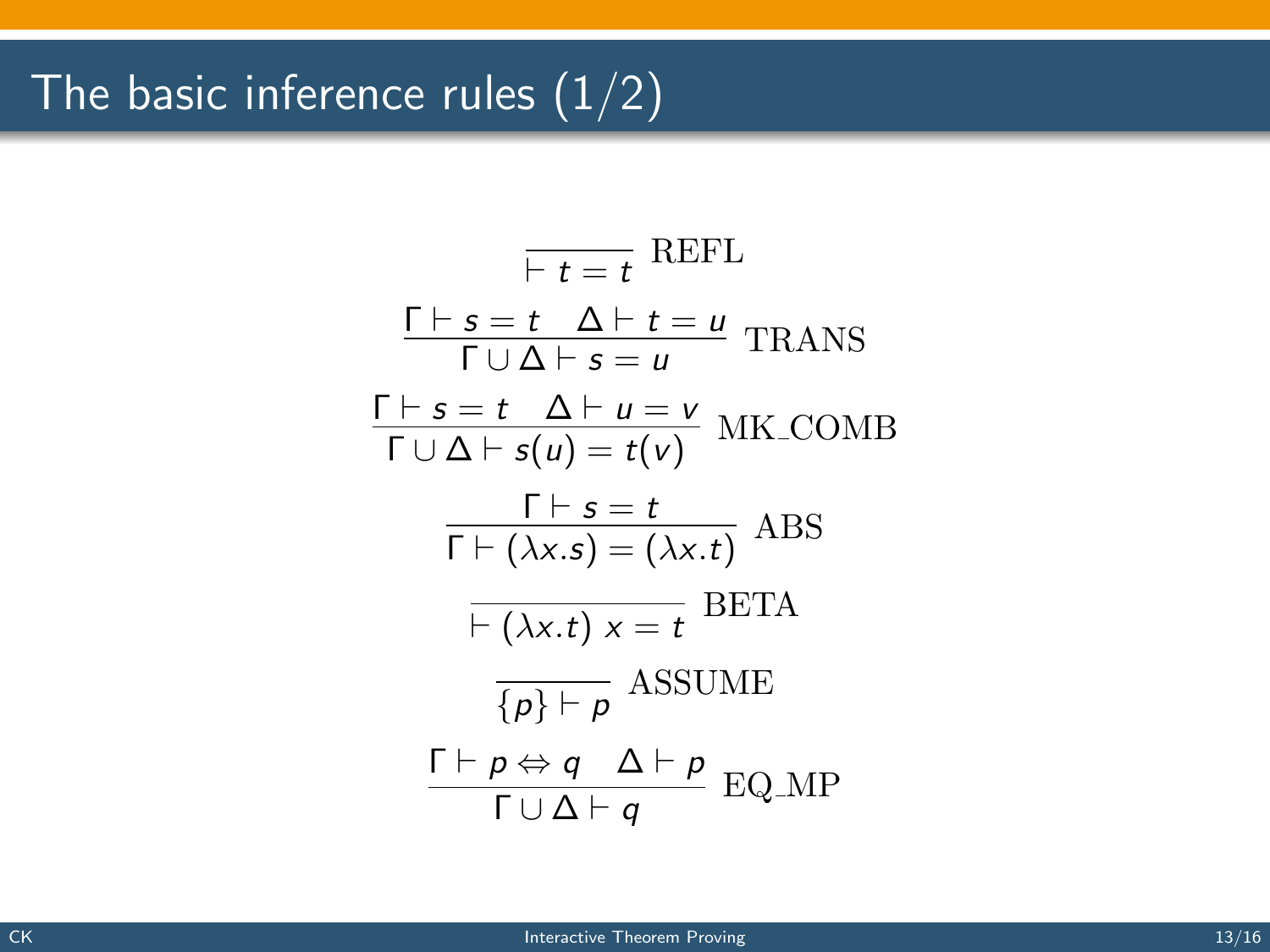$$
\frac{\Gamma \vdash p \quad \Delta \vdash q}{(\Gamma - \{q\}) \cup (\Delta - \{p\}) \vdash p \Leftrightarrow q} \text{ DEDUCT\_ANTISYM\_RULE}
$$
\n
$$
\frac{\Gamma[x_1, \ldots, x_n] \vdash p[x_1, \ldots, x_n]}{\Gamma[t_1, \ldots, t_n] \vdash p[t_1, \ldots, t_n]} \text{ INST}
$$
\n
$$
\frac{\Gamma[\alpha_1, \ldots, \alpha_n] \vdash p[\alpha_1, \ldots, \alpha_n]}{\Gamma[\gamma_1, \ldots, \gamma_n] \vdash p[\gamma_1, \ldots, \gamma_n]} \text{ INST\_TYPE}
$$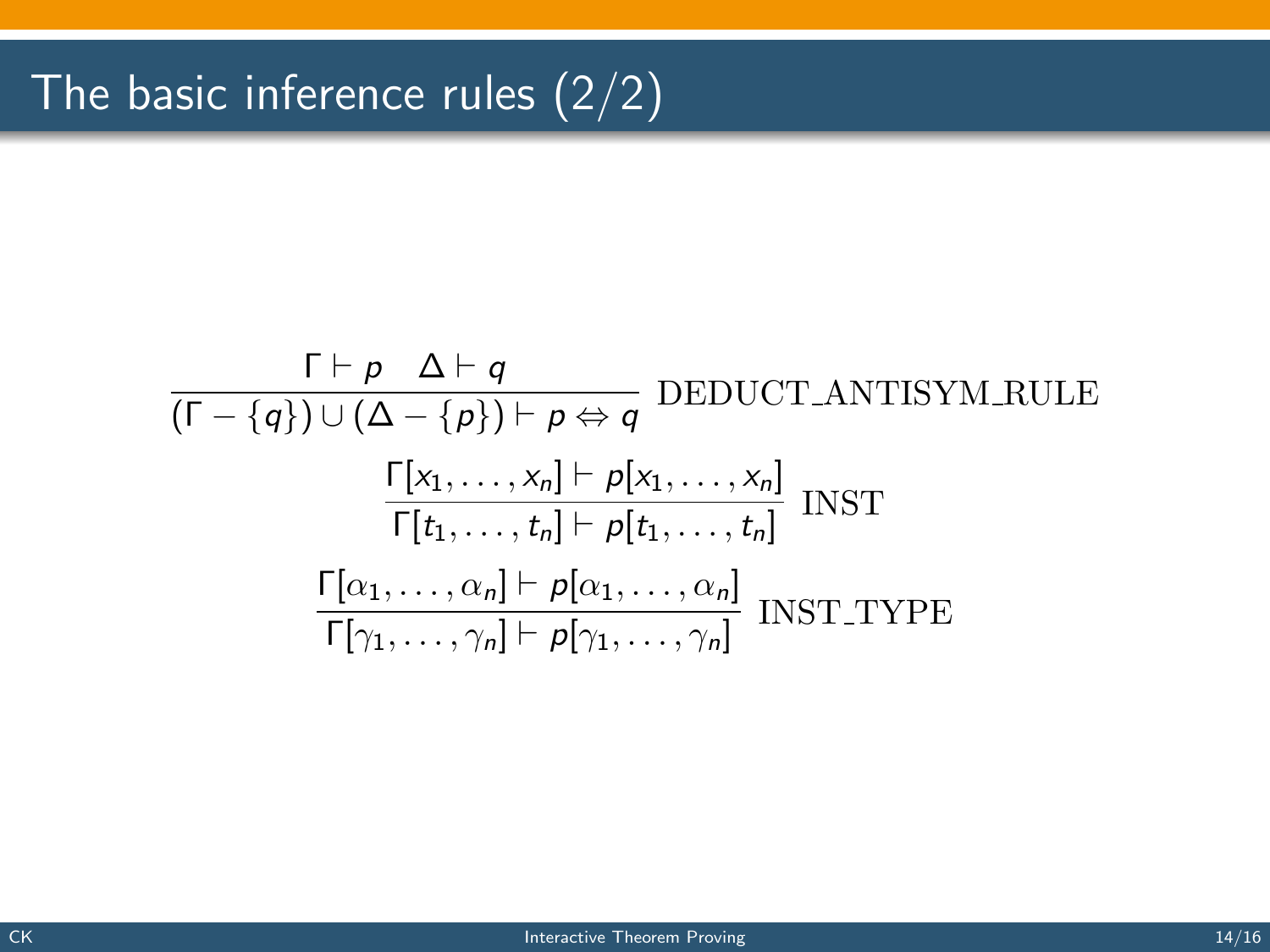#### Guide to reading the source

- hol.ml: load order
- lib.ml: ML standard library for portability
- fusion.ml: the kernel
- drule.ml: simple derived rules
- bool.ml: basic boolean constants
- tactic.ml: subgoal package
- simp.ml: rewriting